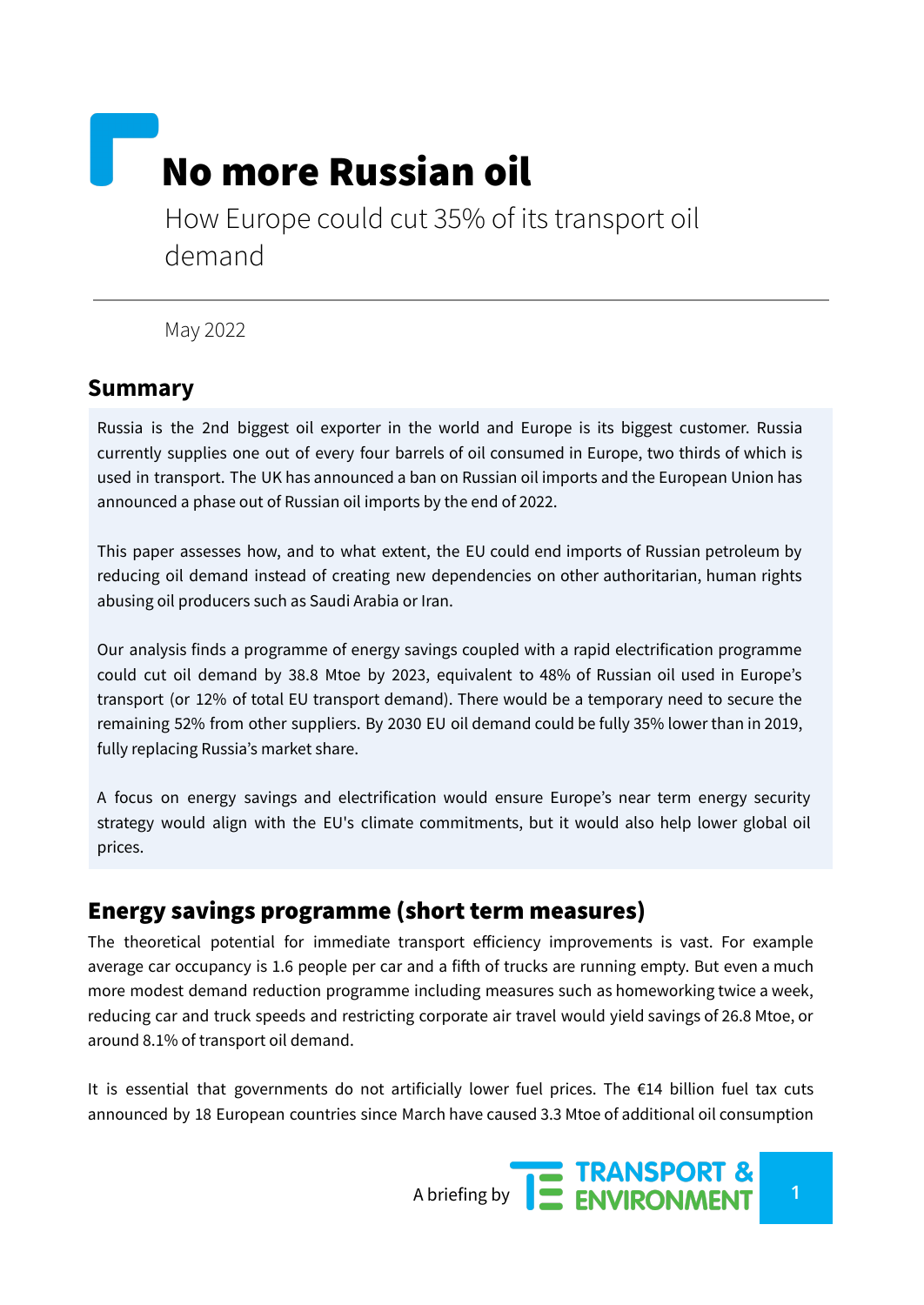already. If extended they'll cost €52 billion and add 12.9 Mtoe of oil consumption by the end of 2022. The oil price should be allowed to rise, and targeted income support, preferably a monthly cash allowance, should be provided to low and middle income families instead.

Together with the immediate demand reduction measures, that is equivalent to reducing 11.8% in transport fuel consumption.

## Rapid electrification (medium term measures for 2025 and 2030)

Measures to shift vehicles fully away from oil take a little longer to have an impact on EU oil demand but are irreversible and become the main driver for demand reductions once they achieve scale. Measures including requiring carmakers and truck makers to sell more affordable electric vehicles (through more ambitious car and truck  $CO<sub>2</sub>$  standards) and action to electrify high mileage vehicles, would cut oil demand by another 27.2 Mtoe by 2025.

It is important to emphasise the contribution high mileage vehicles can make to displacing Russian oil demand. Company cars, taxis, buses, delivery vans and trucks represent 8% of the total vehicle fleet but consume 19% of transport oil. Electrifying company cars yields 2.25 times higher oil savings than electrifying private vehicles in the near term.



#### Oil demand and the oil price

Europe is the second biggest oil importer in the world. An EU phase out of Russian oil would mean some supplies would simply be shifted around, and Russia would start offering its oil at discount prices in other parts of the world. For example, India and China would import more Russian and less Saudi oil which

A briefing by **2 2 ENVIRONMENT**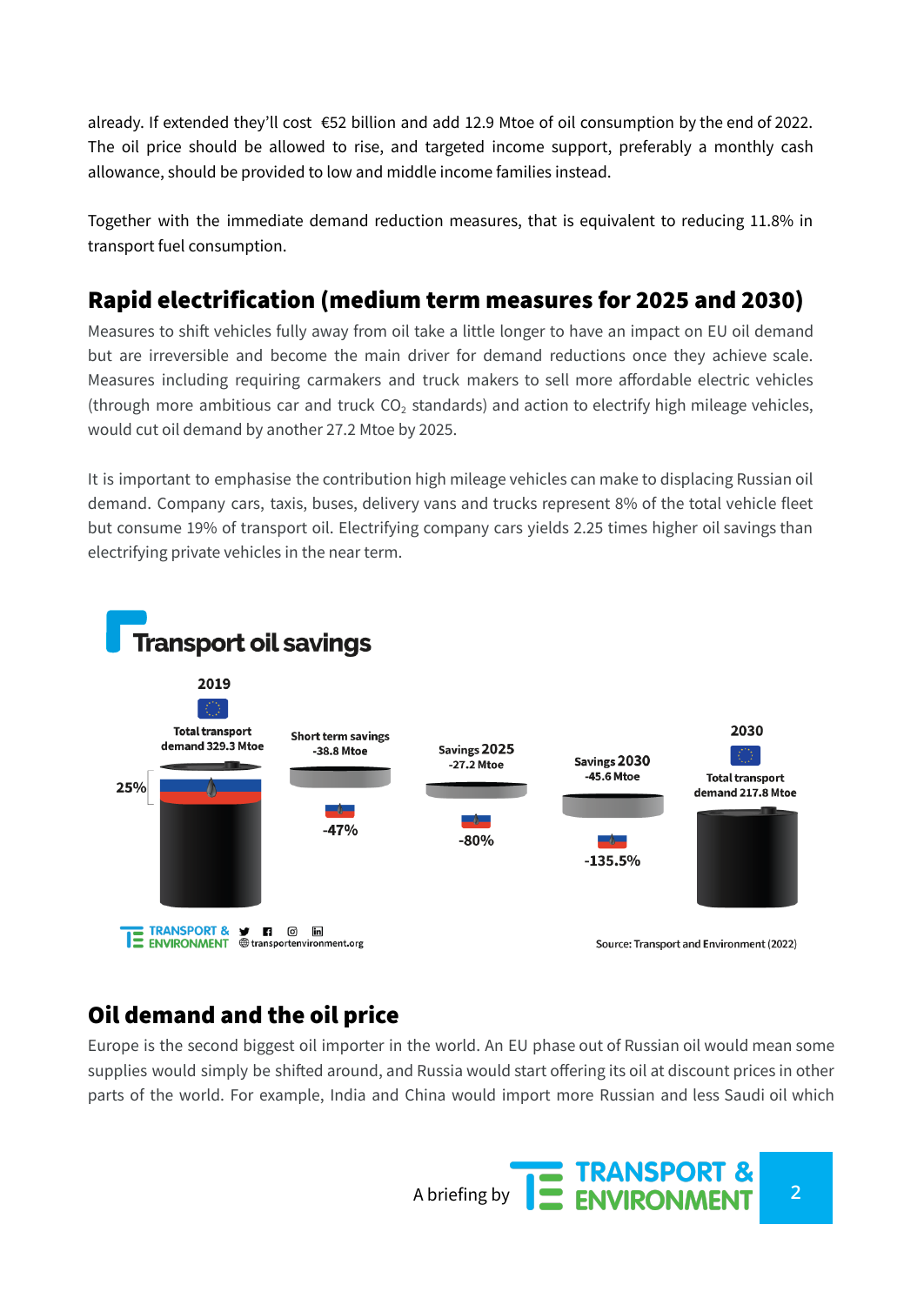would become available to the EU market. However, part of Russian oil (e.g. the oil being transported through pipelines) could not easily or quickly be redirected to new buyers. This may create disruption and price spikes in an already tight global oil market. In that context, reducing demand for oil is the single most effective measure (European) nations can take to lower the global oil price and the inflationary pressures related to it.

## Policy recommendations

The EU can and should phase out Russian oil, preferably by introducing a gradually increasing tariff or tax on Russian oil exports into Europe. If the EU wants to avoid creating new dependencies on authoritarian, human rights abusing states such as Saudi Arabia and Iran they must accompany the phase out with an energy savings and rapid electrification programme.

The EU's RepowerEU strategy is an opportunity to create EU level regulation and support mechanisms to lower oil demand in the near term. Key measures include:

- 1. More stringent car, van and truck CO2 standards to -30% (up from -15%) from 2025 to require auto makers to sell higher shares of all-electric vehicles by 2025;
- 2. A new EU regulation to require large fleets (more than 20 cars) to rapidly electrify new corporate registrations (50% electric by 2025) with a view to achieving a 100% zero emission sales in 2030; alternatively the same could be achieved by via the Energy Efficiency Directive to require member states to achieve similar fuel savings from corporate fleets.
- 3. An EU level truck modernisation programme to accelerate the uptake of aerodynamic devices on the sides and rear of trucks. The programme should both include subsidies (similar to an existing German programme) and a legal requirement to equip trucks operating in the EU with aerodynamic devices and the most fuel efficient tyres by 2025. It should also update EU law to set truck speed limiters at 80km/h.
- 4. The inclusion of shipping in the Energy Efficiency Directive, requiring ships to reduce energy use by 41% by 2030. The Commission should also introduce an amendment requiring 6% of shipping fuel and 2% of aviation to be green hydrogen based e-fuels by 2030.
- 5. An EU strategy to support member states seeking to deal with high fuel prices. This should include guidance on how to best find alternatives to fuel duty cuts (e.g. cash allowances); and guidance on how to tax the excess profits of oil companies. It should also strongly encourage member states to avoid burning food crops for fuel and provide for flexibility in EU law to enable this.

#### Annex

Here we show the impact of a vast array of measures. Note that the measures within a mode cannot be directly added to each other. Some measures (for example medium term measures for car fleets) cannot be combined at all, as the policy measures used to achieve the savings are mutually exclusive. More detail will be provided in our upcoming publication on short, medium, and long term measures to reduce and rapidly eliminate oil consumption in transport.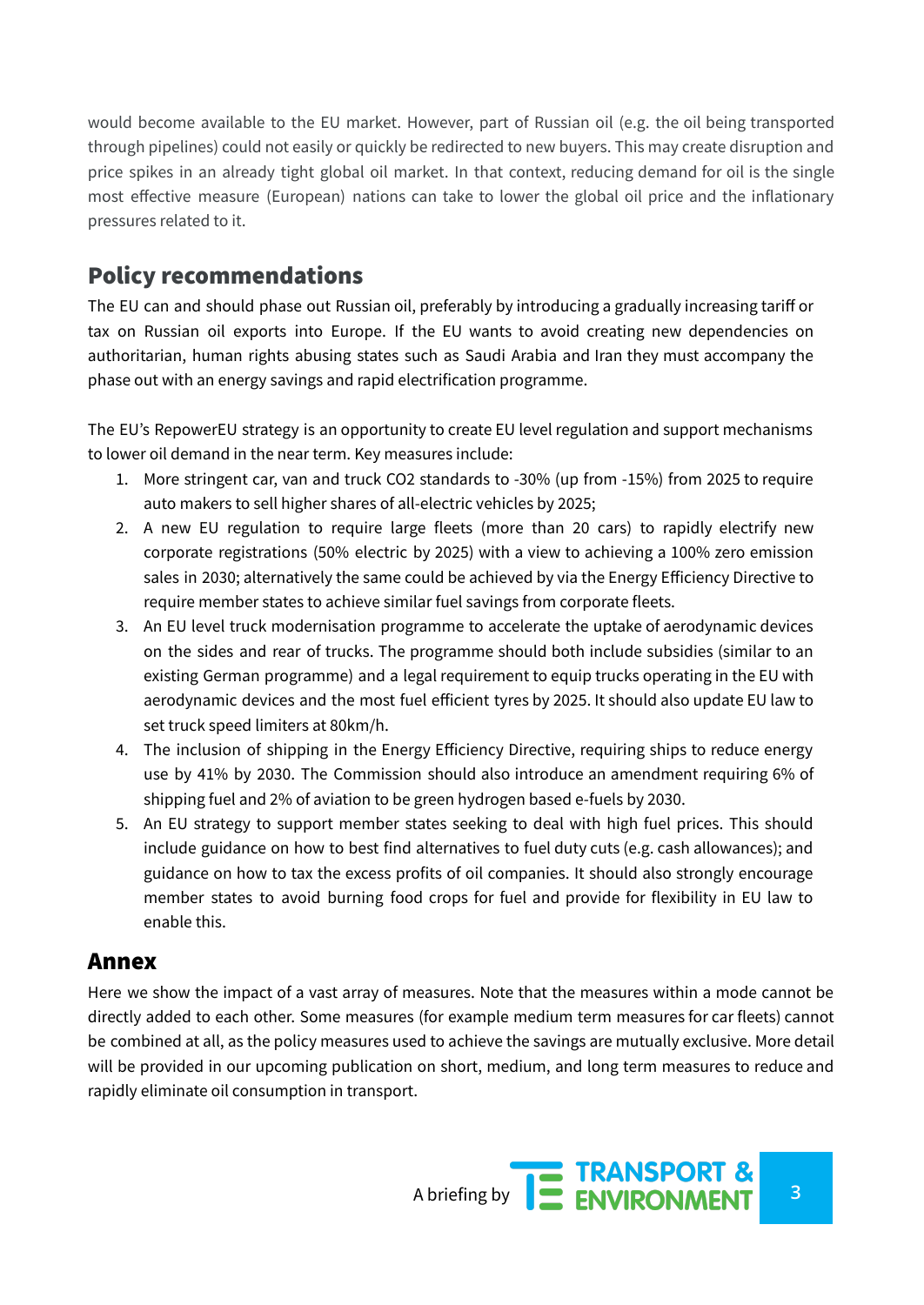#### Summary of short term measures

| Mode          | <b>Measure</b>                                                 | Level* | <b>Mtoe oil savings;</b><br>2023 vs 2019<br>(% within mode) | <b>Details</b>                                                                                                                                                                   |  |
|---------------|----------------------------------------------------------------|--------|-------------------------------------------------------------|----------------------------------------------------------------------------------------------------------------------------------------------------------------------------------|--|
| Road          | Replace the fuel duty<br>cuts with income<br>support measures. | N      | 12.9 (5.1%)                                                 | Calculated based on national cuts<br>to fuel taxes implemented over a<br>full year.                                                                                              |  |
| Cars          | Reduction from<br>increased<br>teleworking                     | N/C    | 5.0 (3.3%)                                                  | Savings from IEA 10-point plan,<br>scaled to EU oil consumption                                                                                                                  |  |
| Cars          | Shift to public<br>transport, cycling,<br>walking              | I/L/N  | $3.7(3.3\%)$                                                | Savings from IEA 10-point plan,<br>scaled to EU car oil consumption.                                                                                                             |  |
| Cars          | Lowering speed limits<br>on highways to 100<br>km/h            | N      | $5.0(3.3\%)$                                                | Savings from IEA 10-point plan,<br>scaled to EU car oil consumption.                                                                                                             |  |
| Cars          | 30 km/h speed limits<br>in cities                              | L/N    |                                                             | A second order measure to ensure<br>that driving in cities is safer,<br>quieter, and to dissuade<br>unnecessary car use to avoid<br>rebound                                      |  |
| <b>Trucks</b> | Lowering speed limits                                          | N/C    | 2.5(4.3%)                                                   | 80 km/h for heavy duty vehicles<br>and and 100 km/h for vans on<br>highways                                                                                                      |  |
| <b>Trucks</b> | Aerodynamic fittings<br>to trailers                            | EU     | $2.0(3.4\%)$                                                | Assuming that (on average) all<br>trucks and trailers are fitted with<br>at least one of the following<br>aerodynamic devices: side skirts,<br>boat tails, and cab roof fairing. |  |
| <b>Trucks</b> | Eco-driving                                                    | С      | 1.5(2.5%)                                                   | Assuming half of the truck drivers<br>are trained for eco-driving training<br>including eco-driving performance<br>management system                                             |  |
| <b>Trucks</b> | Efficient tyres and<br>pressure monitoring                     | EU/C   | $1.5(2.5\%)$                                                | Assuming a quarter of the trucks<br>are equipped with low rolling<br>resistance tyres with tire pressure<br>monitoring and adjusting system.                                     |  |
| Aviation      | 50% reduction in<br>corporate travel                           | С      | 6.0(12.4%)                                                  | Up to 13.0 Mtoe saved in 2050<br>compared to business-as-usual.                                                                                                                  |  |
| Aviation      | Emergency aviation<br>ticket tax                               | EU     | [2.13, 4.26]<br>$(4.4\%, 8.8\%)$                            | [€10,€20] tax on intra-EEA flights,<br>[€50,€100] tax on extra-EEA flights.                                                                                                      |  |

Table 1: Summary of short term measures. \*Levels: I=individuals; [C=companies,](https://docs.google.com/document/d/1cXP638gLUPUmsoxUZkH0shxD7uQt5m-ynzGbGhJ0Ucc/edit#D2L_table_label_Summary%20of%20short%20term%20measures.%20*Levels:%20I=individuals;%20C=companies,%20institutions,%20organisations,%20universities;%20L=local/city%20authorities;%20N=national%20government;%20EU=EU%20implemented) institutions, [organisations,](https://docs.google.com/document/d/1cXP638gLUPUmsoxUZkH0shxD7uQt5m-ynzGbGhJ0Ucc/edit#D2L_table_label_Summary%20of%20short%20term%20measures.%20*Levels:%20I=individuals;%20C=companies,%20institutions,%20organisations,%20universities;%20L=local/city%20authorities;%20N=national%20government;%20EU=EU%20implemented) universities; L=local/city authorities; N=national government; EU=EU implemented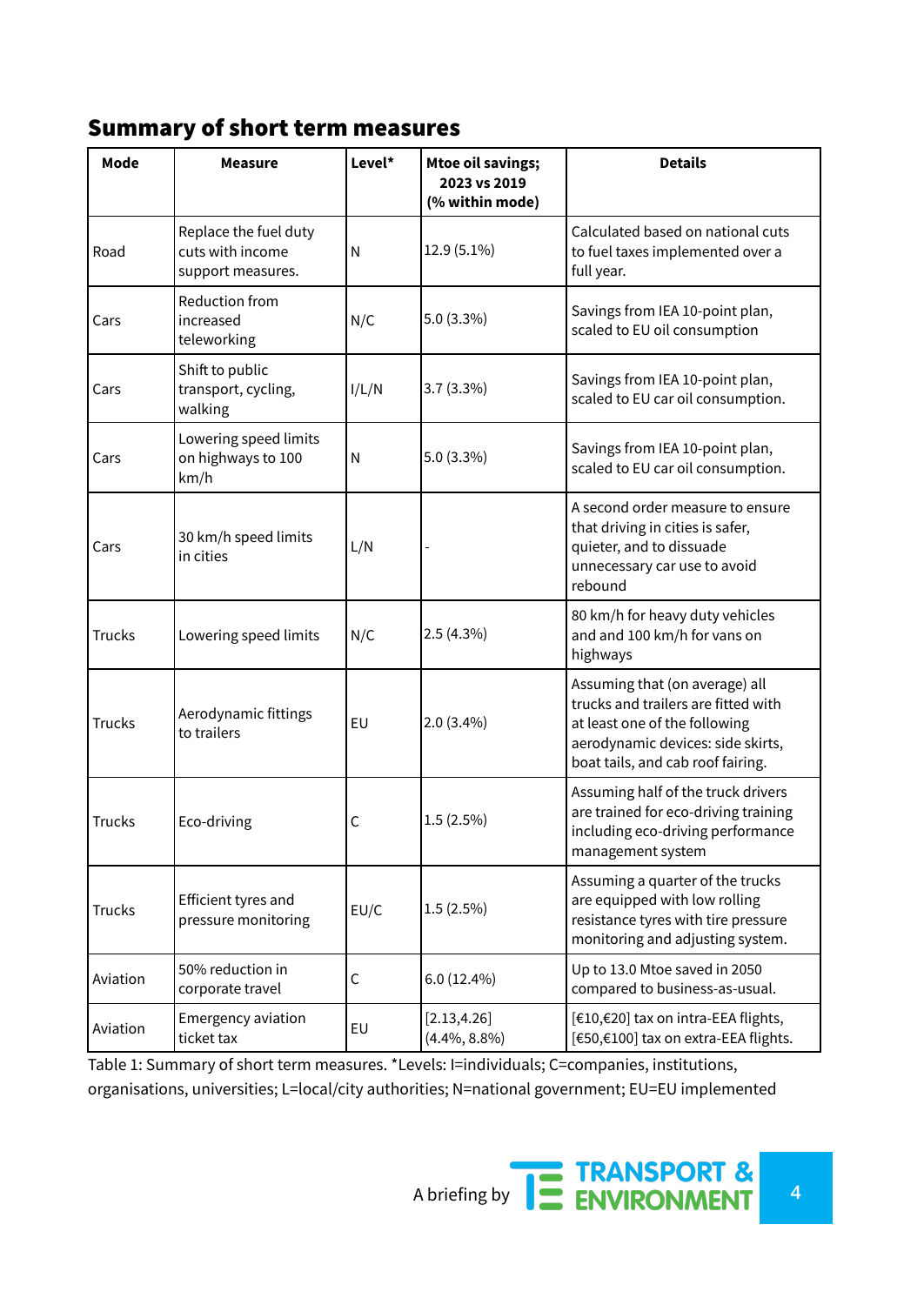# Summary of medium term measures

| Mode       | <b>Measure</b>                                                | Level* | <b>Mtoe oil savings;</b><br>2030 vs 2019<br>(% within mode) |                 | <b>Details of T&amp;E measure</b>                                                                                                                                                                                                                                            |
|------------|---------------------------------------------------------------|--------|-------------------------------------------------------------|-----------------|------------------------------------------------------------------------------------------------------------------------------------------------------------------------------------------------------------------------------------------------------------------------------|
|            |                                                               |        | EC                                                          | T&E             |                                                                                                                                                                                                                                                                              |
| Car fleets | <b>EED</b> obligation<br>for large fleets<br>of cars          | EU     | 14.4<br>(48%)                                               | 20.7<br>(69%)   | Obligation in the EED that fleets with more<br>than 20 light-duty vehicles should cut their<br>fuel consumption compared to 2021 levels<br>by 20% by 2025 and 50% by 2030. *All fleet<br>calculations include the savings as vehicles<br>enter the private fleet.            |
| Car fleets | ZEV mandate<br>for large fleets<br>of cars                    | EU     | 14.4<br>(48%)                                               | 27.3<br>(90%)   | A mandate on fleets with more than 20<br>light-duty vehicles to reach 50%<br>zero-emission vehicles of their new<br>registrations by 2025 and 100% by 2030.                                                                                                                  |
| Car fleets | Strengthening<br>tax measures                                 | N      |                                                             | 6.6<br>(29%)    | National governments adopt from the<br>leading fiscal policy incentives including a<br>phasing out of depreciation write-offs and<br>VAT reductions for polluting cars and<br>steeply increasing benefit-in-kind taxation<br>for company cars based on vehicle<br>emissions. |
| Cars       | Increased CO2<br>standards                                    | EU     | 13.6<br>(8%)                                                | 30.6<br>(19%)   | Reduction targets of 30% in 2025, 45% in<br>2027 and 80% in 2030                                                                                                                                                                                                             |
| Vans       | Increased CO2<br>standards                                    | EU     | 3.3<br>(12%)                                                | 7.4<br>(26%)    | Reduction targets of 25% in 2025, 45% in<br>2027 and 80% in 2030                                                                                                                                                                                                             |
| Trucks     | Increased CO <sub>2</sub><br>standards                        | EU     | 1.5                                                         | 10.9            | Reduction targets of 15% in 2025, 30% in<br>2027 and 65% in 2030                                                                                                                                                                                                             |
| Trucks     | Logistics<br>efficiency                                       | C/N    |                                                             | $\overline{1}$  | Swift and ambitious road pricing reforms<br>and standardisation of data and<br>information with mandatory use of digital<br>software and booking platforms<br>(Assuming payload increase by 10% on<br>average)                                                               |
| Aviation   | Tax aviation<br>fuels, prevent<br>airport<br>expansion        | N      |                                                             | Up to<br>$6.3*$ | These would be some of the measures to<br>prevent growth in passenger numbers.<br>*Savings refer to a 2030 baseline, assuming<br>leisure traffic levels are kept to 2019 levels.                                                                                             |
| Aviation   | Shifting short<br>haul flights to<br><b>HS</b> rail           | EU/N/C |                                                             | 2.3             | Substantial improvements in connection,<br>speed, and pricing of high speed rail                                                                                                                                                                                             |
| Shipping   | <b>Technical and</b><br>operational<br>efficiency<br>measures | EU     |                                                             | 7.5 (25.9%)     | Engine improvements, hull and propeller<br>optimisation, wind assist and a 20%<br>reduction in speed. Additional oil<br>consumption due to the increase in<br>shipping demand is deducted from the<br>savings.                                                               |